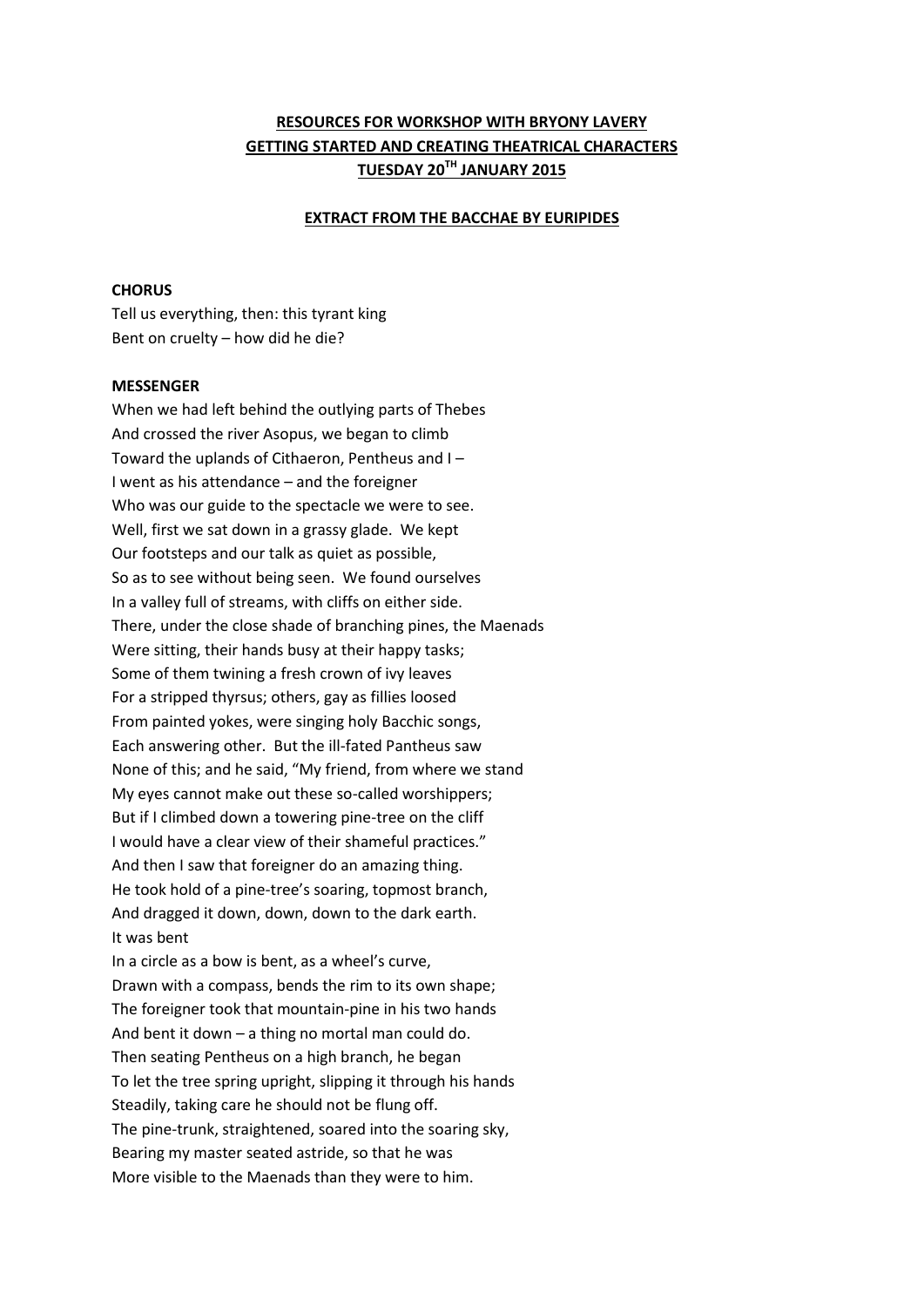He was just coming into view on his high perch, When out of the sky a voice – Dionysus, I suppose; That foreigner was nowhere to be seen – pealed forth: "Women, here is the man who made a mock of you, And me, and of my holy rites. Now punish him." And in the very moment the voice spoke, a flash Of dreadful fire stretched between earth and the high heaven. The air fell still. The wooded glade held every leaf Still. You could hear no cry of any beast. The women, Not having caught distinctly what the voice uttered, Stood up and gazed around. Then came a second word Of command. As soon as Cadmus' daughters recognised The clear bidding of Bacchus, with the speed of doves They darted forward, and all the Bacchae after them. Through the torrent-filled valley, over the rocks, possessed By the very breath of Bacchus they went leaping on. Then, when they saw my master crouched high in the pine, At first they climbed the cliff which towered opposite, And violently flung at him pieces of rocks, or boughs Of pine-trees which they hurled as javelins; and some Aimed with the thyrsus; through the high air all around Their wretched target missiles flew. Yet every aim Fell short, the tree's height baffled all their eagerness; While Pentheus, helpless in this pitiful trap, sat there. Then, with a force like lightning, they tore down branches Of oak, and with these tried to prize up the tree's roots. When all their struggles met with no success, Agave Cried out, "Come, Maenads, stand in a circle round the tree And take hold of it. we must catch this climbing beast, Or he'll disclose the secret dances of Dionysus." They came; a thousand hands gripped on the pine and tore it. Out of the ground. Then from his high perch plunging, crashing To the earth Pentheus fell, with one incessant scream As he understood what end was near.

His mother first,

As priestess, led the rite of death, and fell upon him. He tore the headband from his hair, that his wretched mother Might recognise him and not kill him. "Mother," he cried Touching her cheek, "It is I, your own son Pentheus, whom You bore to Echion. Mother, have mercy; I have sinned, But I am still your own son. Do not take my life!" Agave was foaming at the mouth; her rolling eyes Were wild; she was not in her right mind, but possessed By Bacchus, and she paid no heed to him. She grasped His left arm between wrist and elbow, set her foot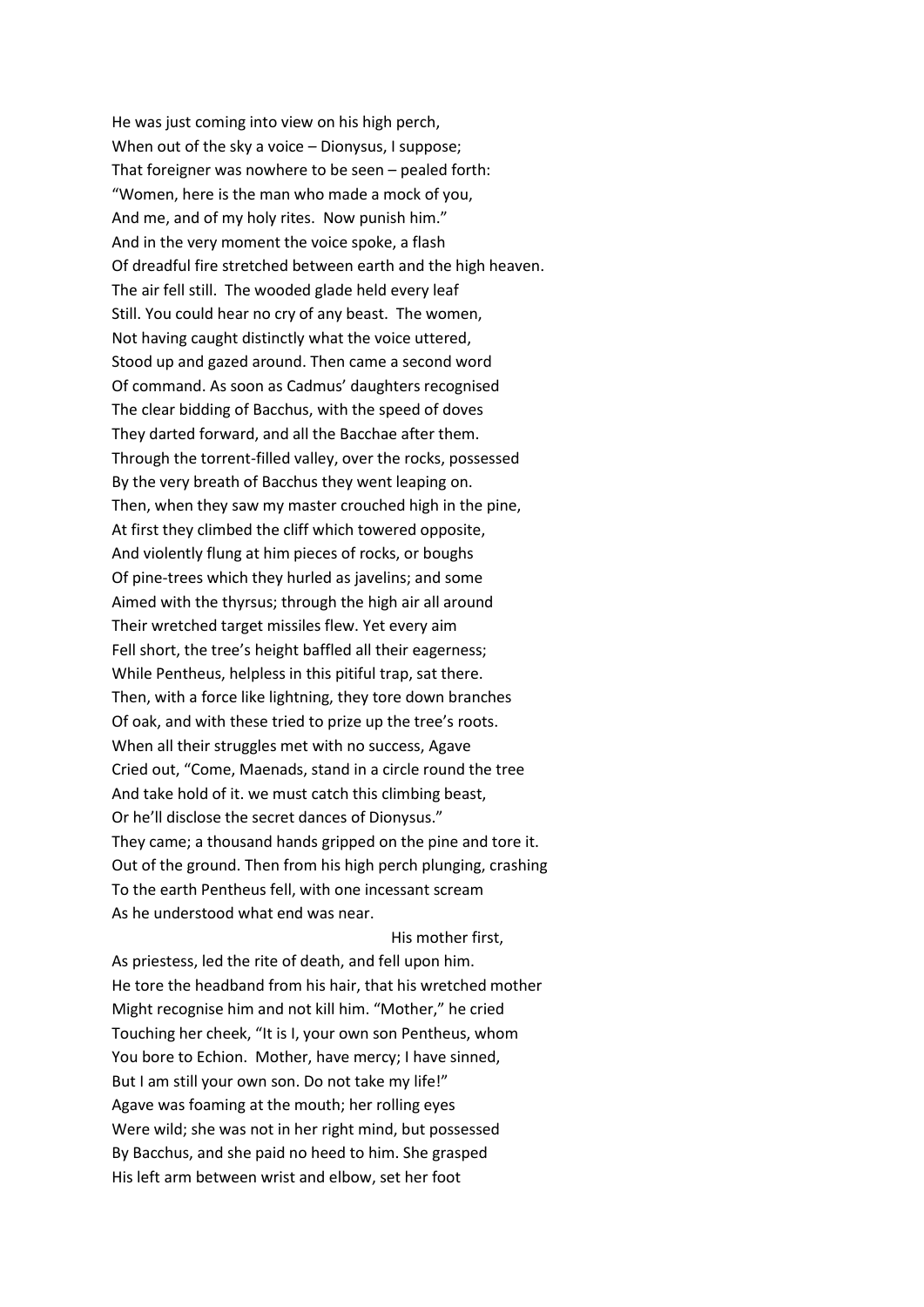Against his ribs, and tore his arm off by the shoulder. It was no strength of hers that did it, but the god Filled her, and made it easy. On the other side Ino was at him, tearing at his flesh; and now Autonoe joined them, and the whole maniacal horde. A single and continuous yell arose – Pentheus Shrieking as long as life was left in him, the women Howling in triumph. One of them carried off an arm, Another a foot, the boot still laced on it. The ribs Were stripped, clawed clean; and the women's hands, thick red with blood, Were tossing, catching, like a plaything, Pentheus' flesh. His body lies – no easy task to find – scattered Under hard rocks, or in the green woods. His poor head – His mother carries it, fixed on her thyrsus-point, Openly over Cithaeron's pastures, thinking it The heads of a young mountain lion. She has left her sisters Dancing among the Maenads, and herself comes here Inside the walls, exulting in her hideous prey, Shouting to Bacchus, calling him her fellow-hunter, Her partner in the kill, comrade in victory. But Bacchus gives her bitter tears for her reward. Now I will go. I must find some place far away From his horror, before Agave returns home. A sound and humble heart that reverences the gods Is man's noblest possession; and the same virtue Is wisest too, I think, for those who practise it.

### *Exit the Messenger*

#### **CHORUS**

Let us dance a dance to Bacchus, shout and sing For the fall of Pentheus, heir of the dragon's seed, Who hid his beard in a woman's gown, And sealed his death with the holy sign Of ivy wreathing a fennel-reed, When bull led man to the ritual slaughter-ring. Frenzied daughters of Cadmus, what renown Your victory wins you – such a song As groans must stifle, tears must drown! Emblem of conquest, brave and fine! – A mother's hand, defiled With blood and dripping red Caresses the torn head Of her own murdered child!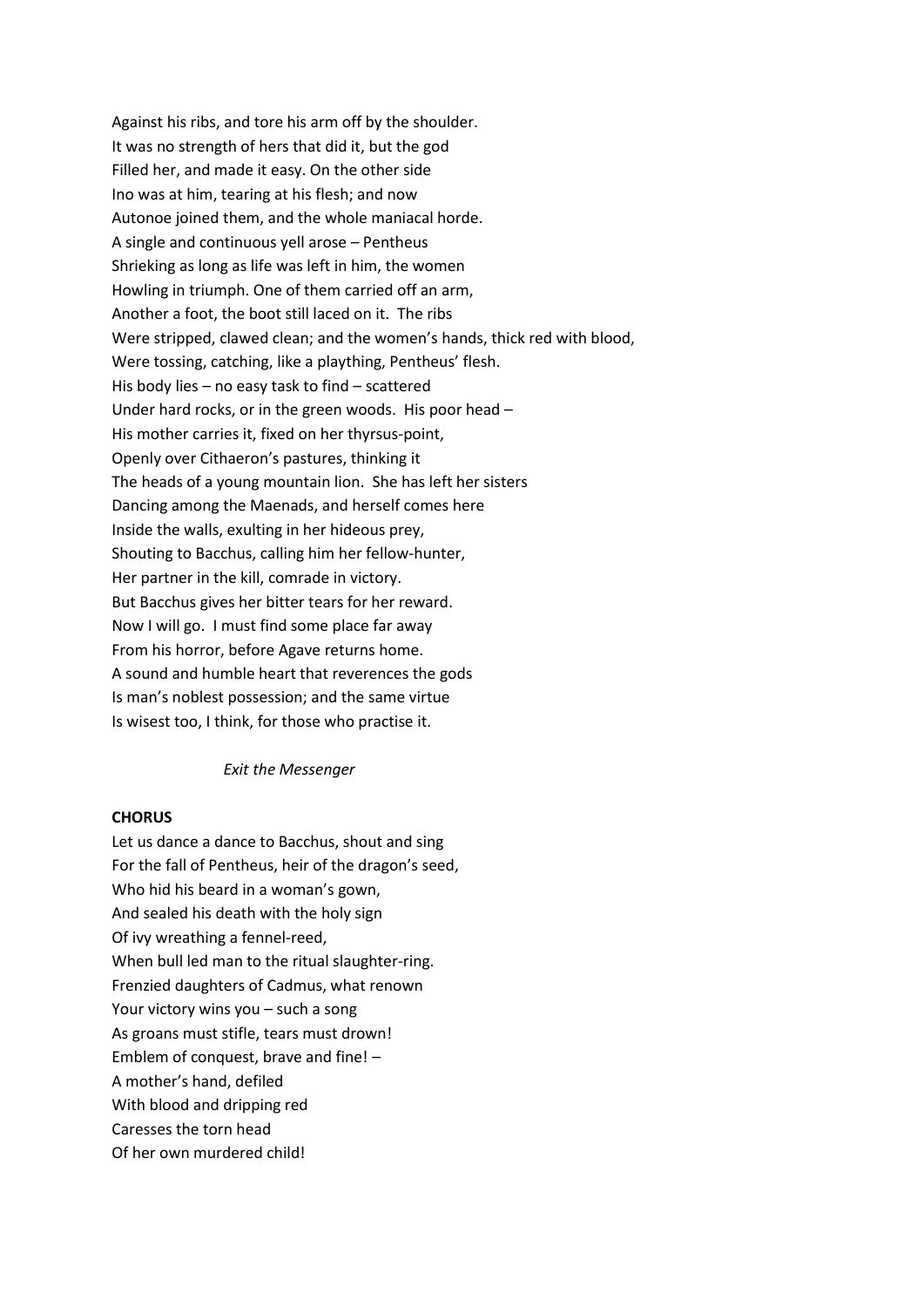But look! I see her – there, running towards the palace – Agave, Pentheus' mother, her eyes wildly rolling. Come, welcome them – Dionysus' holy company.

*AGAVE appears, frenzied and panting, with PENTHEUS' head held in her hand. The rest of her band of devotees, whom the CHORUS saw approaching with her, do not enter; but a few are seen standing by the entrance, where they wait until the end of the play.*

## **AGAVE**

Women of Asia! Worshippers of Bacchus!

*AGAVE tries to show them PENTHEUS' head; they shrink from it.*

## **CHORUS**

Why do you urge me? Oh!

## **AGAVE**

I am bringing home from the mountains A vine-branch freshly cut, For the gods have blessed our hunting.

## **CHORUS**

We see it … and welcome you in fellowship.

### **AGAVE**

I caught him without a trap, A lion-cub, young and wild. Look, you may see him: there!

### **CHORUS**

Where was it?

### **AGAVE**

On Cithaeron; The wild and empty mountain –

## **CHORUS**

Cithaeron!

### **AGAVE**

… spilt his life blood.

**CHORUS** Who shot him?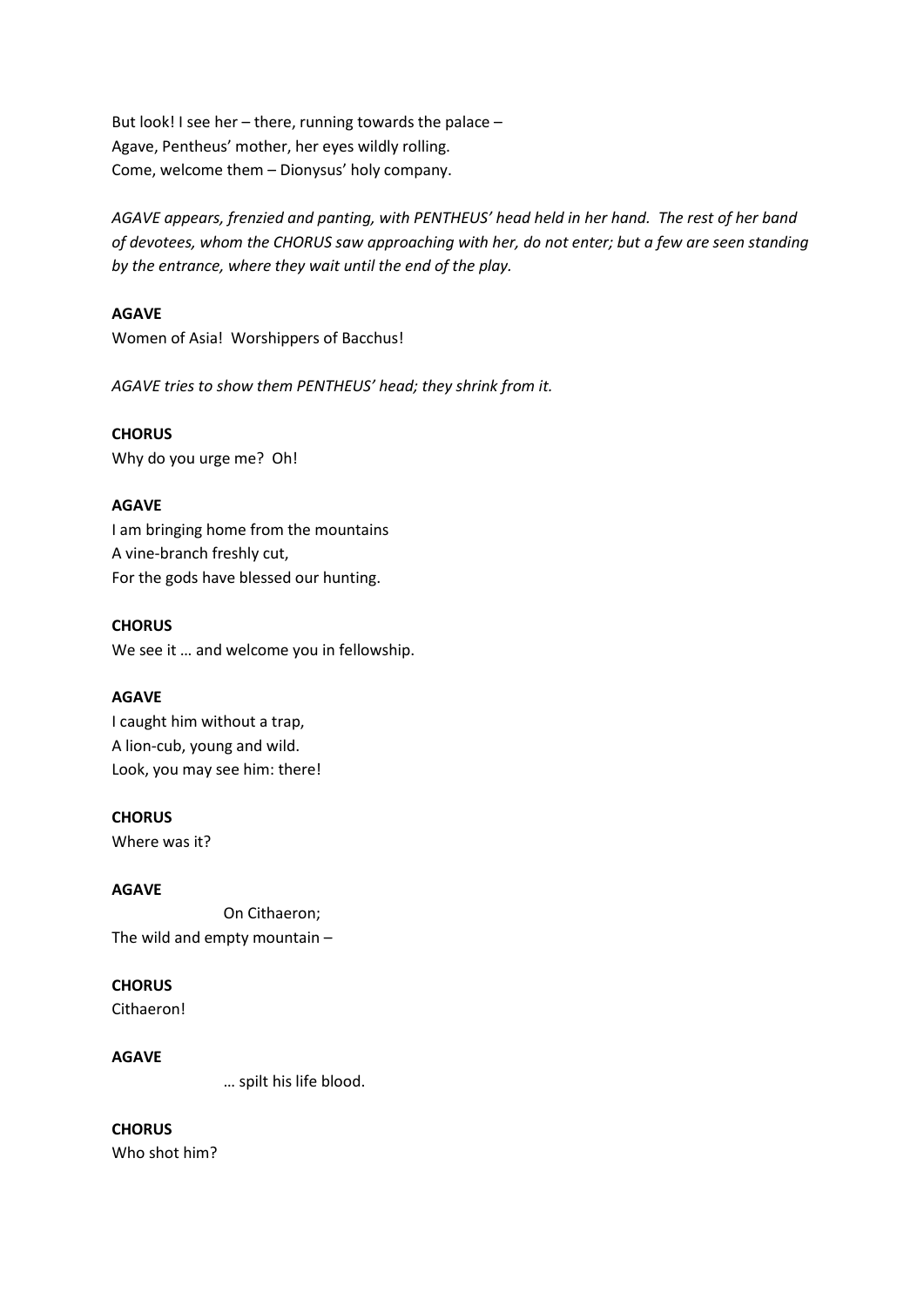#### **AGAVE**

I was first; All the women are singing, "Honour to great Agave!"

**CHORUS** And then – who next?

**AGAVE**

Why, Cadmus;…

**CHORUS** What – Cadmus?

## **AGAVE**

Yes, his daughters – But after me, after me – Laid their hands to the kill. Today was a splendid hunt! Come now, join in the feast!

## **CHORUS**

What, wretched woman? *Feast?*

**AGAVE** *(tenderly stroking the head as she holds it)* This calf is young: how thickly The new-grown hair goes crisping Up to his delicate crest!

## **CHORUS**

Indeed, his long hair makes him Look like some wild creature.

## **AGAVE**

The god is a skilled hunter; And he poised his hunting women, And hurled them at the quarry.

**CHORUS**

True, our god is a hunter.

**AGAVE** Do you praise me?

**CHORUS**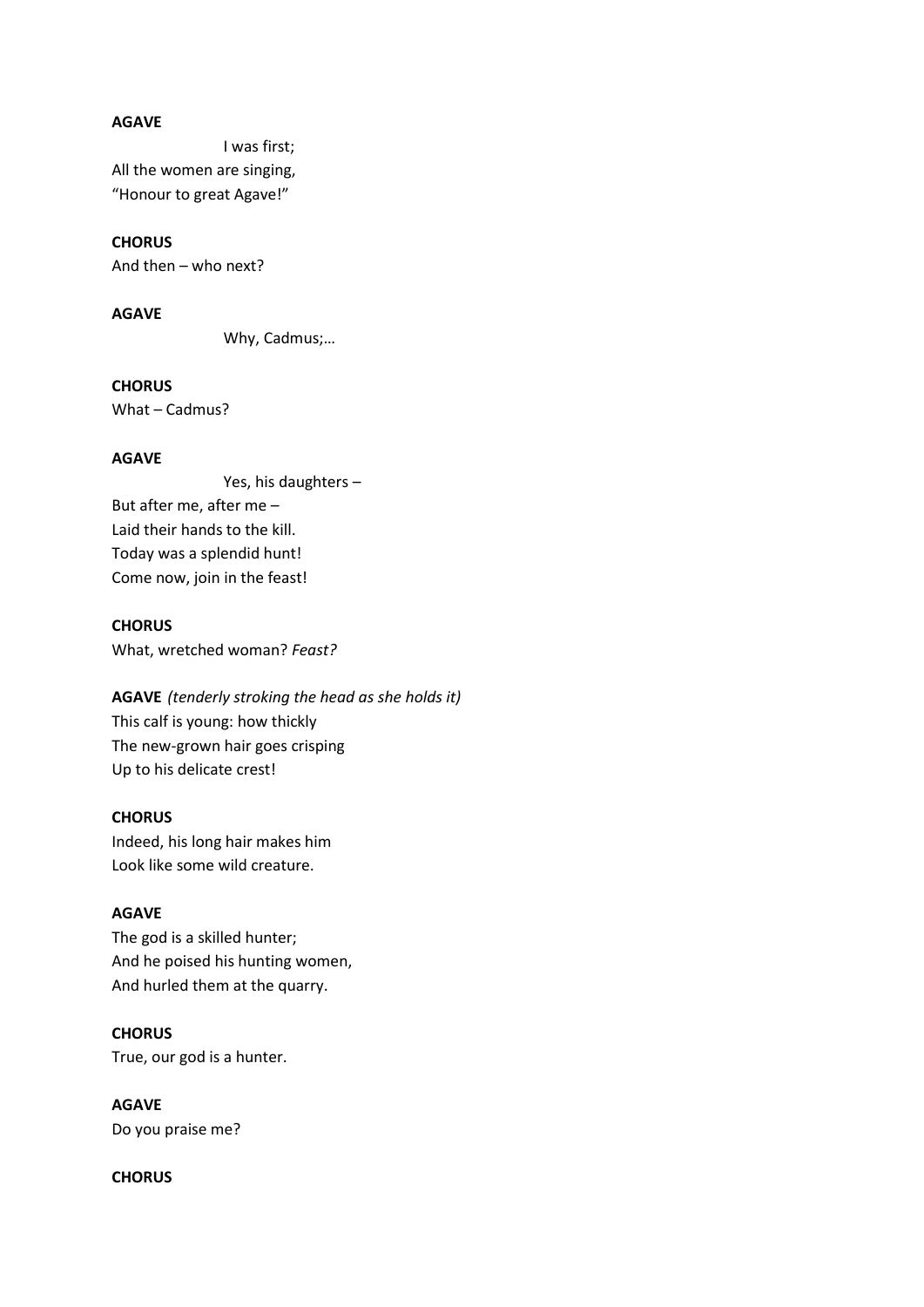Yes, we praise you.

#### **AGAVE**

So will the sons of Cadmus…

## **CHORUS**

And Pantheus too, Agave?

## **AGAVE**

Yes, he will praise his mother For the lion-cub she killed.

### **CHORUS**

Oh, fearful!

### **AGAVE**

Ay, fearful!

**CHORUS** You are happy?

#### **AGAVE**

I am enraptured; Great in the eyes of the world, Great are the deeds I've done, And the hunt that I hunted there!

#### **CHORUS**

Then show it, poor Agave – this triumphant spoil You've brought home; show it to all the citizens of Thebes.

#### **AGAVE**

Come, all you Thebans living within these towered walls, Come, see the beast we, Cadmus' daughters, caught and killed; Caught not with nets or thonged Thessalian javelins, But with our own bare arms and fingers. After this Should huntsmen glory in their exploits, who must buy Their needless tools from armourers? We with our hands Hunted and took this beast, then tore it limb from limb. Where is my father? Let old Cadmus come. And where Is my son Pantheus? Let him climb a strong ladder And nail up on the cornice of the palace wall This lion's head that I have hunted and brought home.

*Enter CADMUS with attendants bearing the body of PANTHEUS*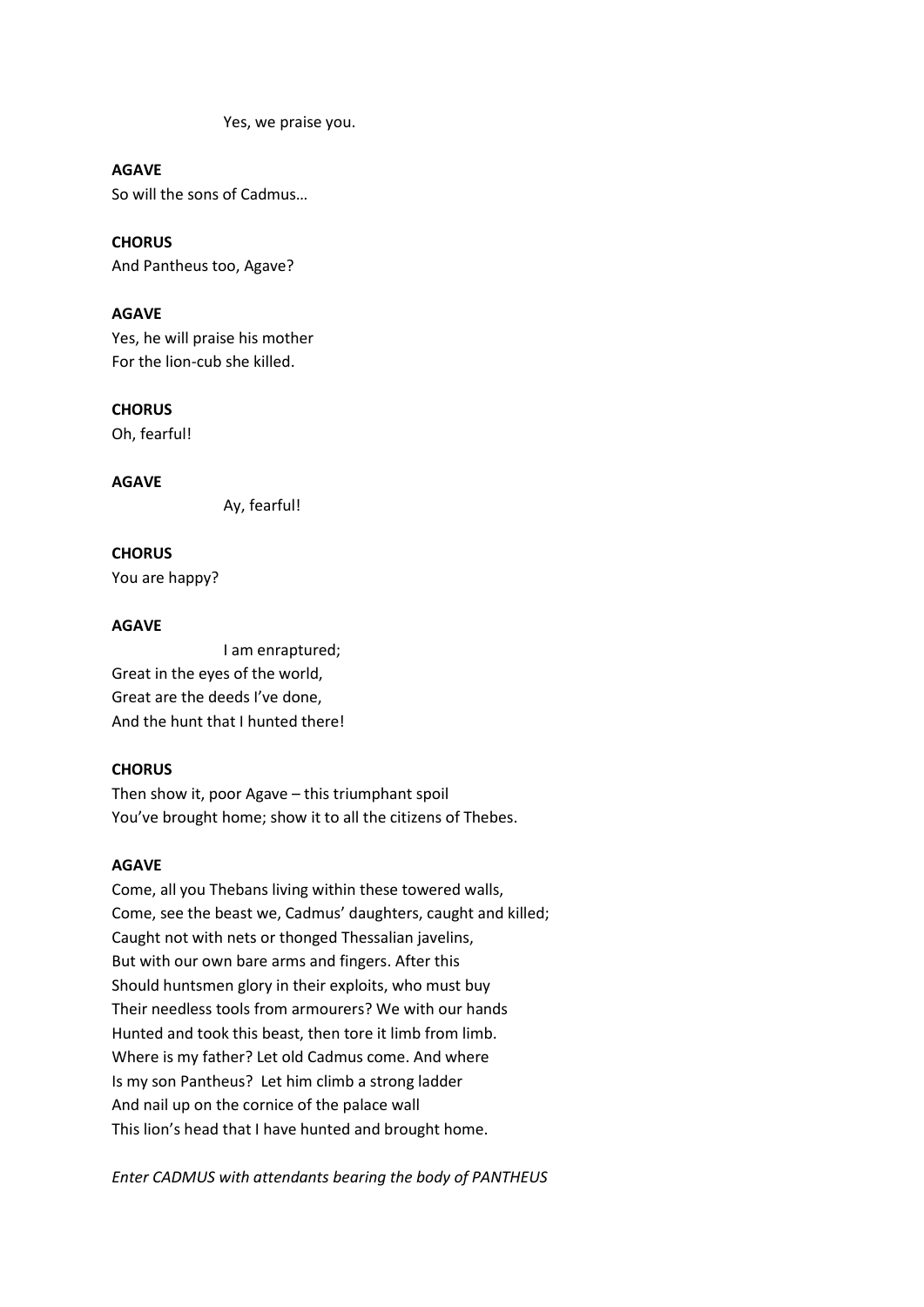## **CADMUS**

Come, men, bring your sad burden that was Pantheus. Come, Set him at his own door. By weary, endless search I found his body's remnants scattered far and wide About Cithaeron's glens, or hidden in thick woods. I gathered them and brought them here. I had already Returned with old Teriesias from the Bacchic dance, And was inside the walls, when news was brought me of My daughters' terrible deed. I turned straight back; and now Return, bringing my grandson, whom the Maenads killed. I saw Autonoe, who bore Actaeon and Aristaeus, And Ino with her, there among the trees, still rapt In their unhappy frenzy; but I understood That Agave had come dancing on her way to Theves – And there indeed she is, a sight for misery!

#### **AGAVE**

Father! Now you may boast as loudly as you will That you have sired the noblest daughters of this age! I speak of all three, but myself especially. I have left weaving at the loom for greater things, For hunting wild beasts with my bare hands. See this prize, Here in my arms; I won it, and it shall be hung On your palace wall. There, father, take it in your hands. Be proud of my hunting; call your friends to a feast; let them Bless you and envy you for the splendour of my deed.

## **CADMUS**

Oh, misery unmeasured, sight intolerable! Oh, bloody deed enacted by most pitiful hands! What noble prize is this you lay at the gods' feet, Calling the city, and me, to a banquet? Your wretchedness Demands the bitterest tears; but mine is next to yours. Dionysus has dealt justly, but pursued justice Too far; born of my blood, he has destroyed my house.

#### **AGAVE**

What an ill-tempered creature an old man is! How full Of scowls! I wish my son were a greater hunter like His mother, hunting beasts with the young men of Thebes; But *he* can only fight with gods. Father, you must Correct him. – Will not someone go and call him here To see me, and to share in my great happiness?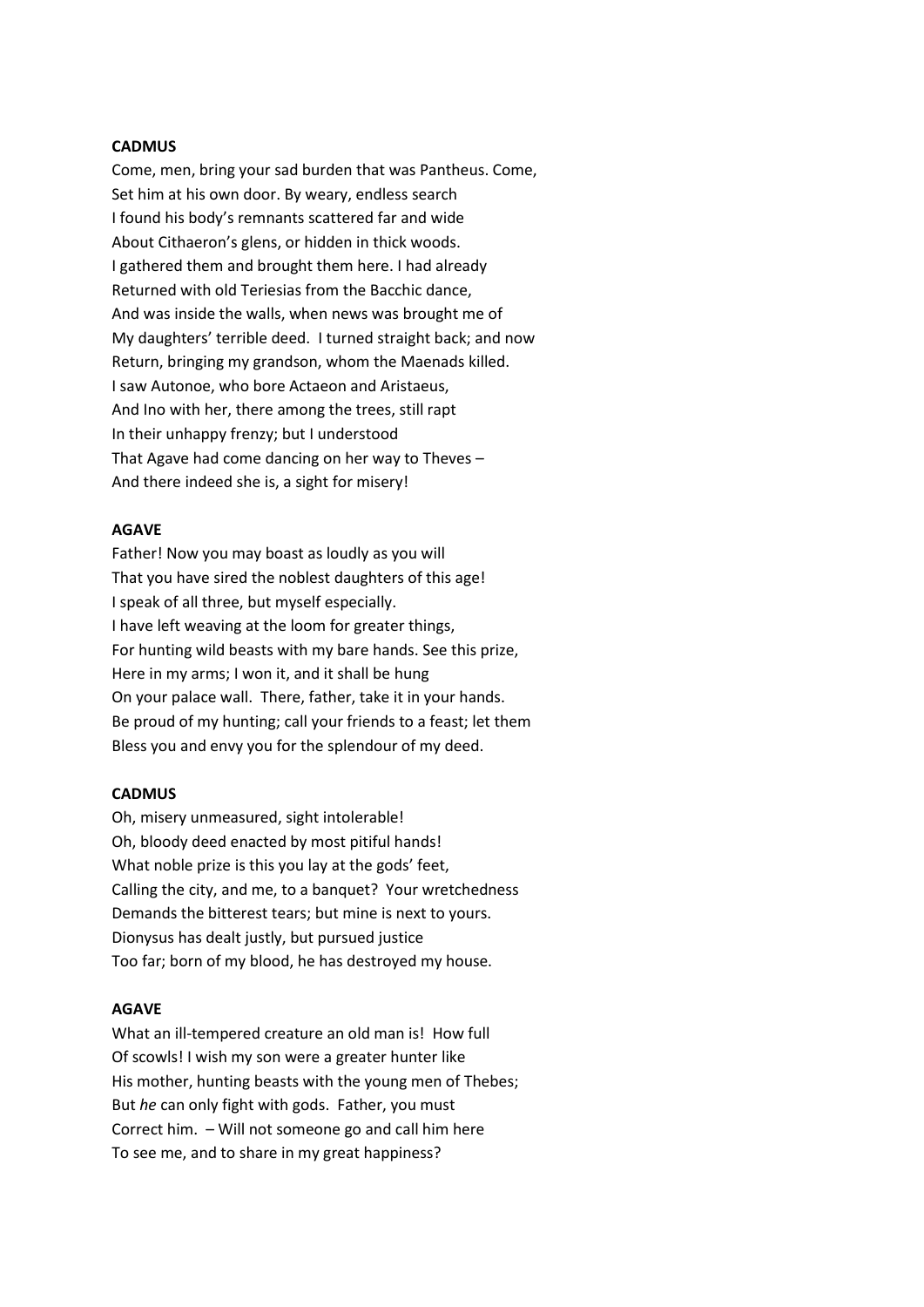### **CADMUS**

Alas, my daughters! If you come to understand What you have done, how terrible your pain will be! If you remain as you are now, though you could not Be happy, at least you will not feel your wretchedness.

## **AGAVE**

Why not happy? What cause have I for wretchedness?

## **CADMUS**

Come here. First turn your eyes this way. Look at the sky.

#### **AGAVE**

I am looking. Why should you want me to look at it?

#### **CADMUS**

Does it appear the same to you, or is it changed?

### **AGAVE**

Yes, it is clearer than before, more luminous.

### **CADMUS**

And this disturbance of your mind – is it still there?

#### **AGAVE**

I don't know what you mean; but – yes, I feel a change; My mind is somehow clearer than it was before.

## **CADMUS**

Could you now listen to me and give a clear reply?

#### **AGAVE**

Yes, father. I have forgotten what we said just now.

#### **CADMUS**

When you were married, whose house did you go to then?

### **AGAVE**

You gave me to Echion, of the sown race, they said.

## **CADMUS**

Echion had a son born to him. Who was he?

## **AGAVE**

Pentheus. His father lay with me; I bore a son.